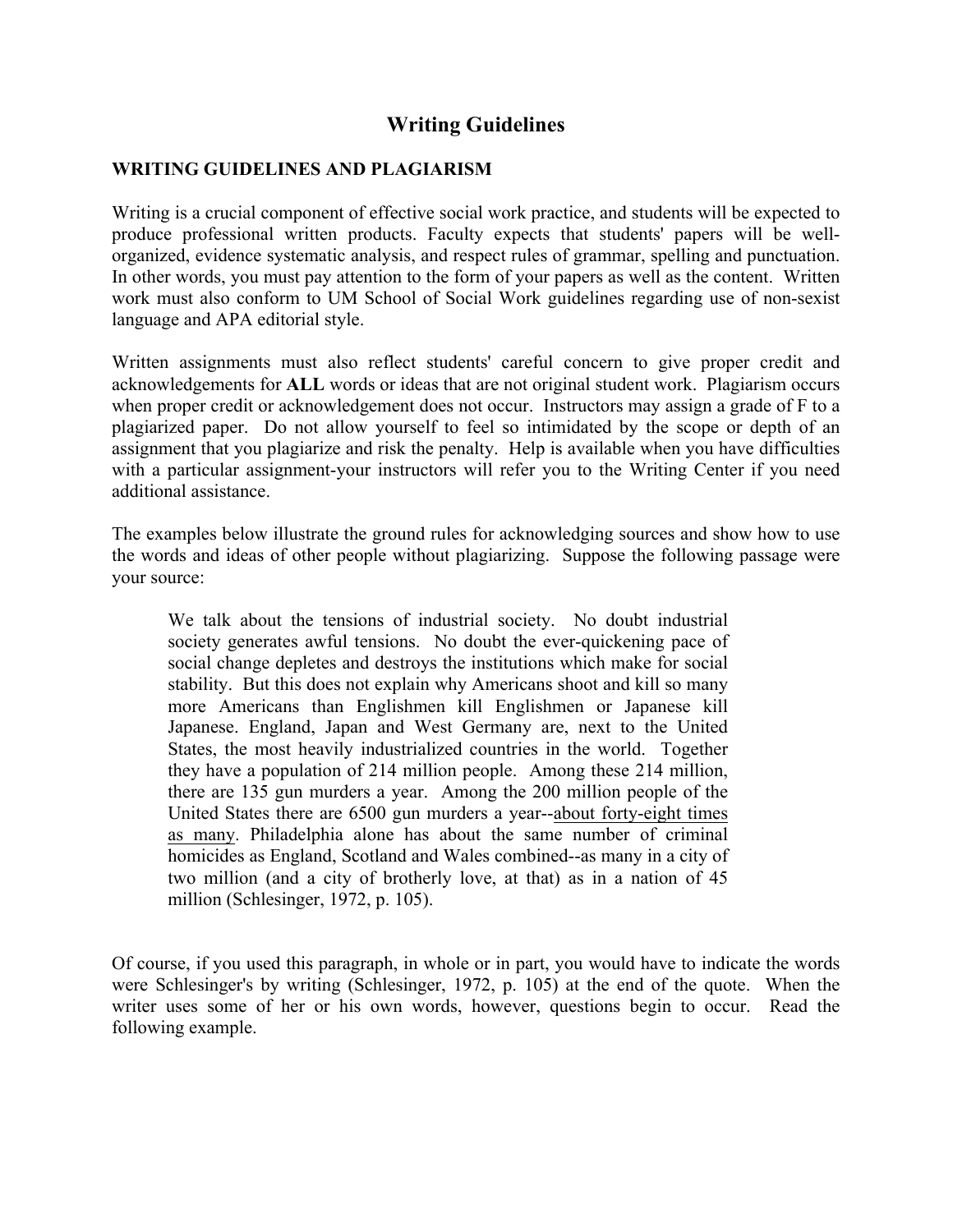## **Obvious Plagiarism**

Americans are more violent than other industrial men such as the Japanese. In other industrial countries, there are 135 murders a year, but among the 200 million people of the United States there are 6,500 a year, and Philadelphia has about the same number of criminal homicides as England, Scotland and Wales combined.

The writer has authored the first sentence but the remainder of the paragraph belongs mostly to Schlesinger. The writer must put Schlesinger's words in quote marks, indicate by ellipses (...) that he or she has omitted some of Schlesinger's words, and also write a footnote identifying the book it came from: (Schlesinger, 1972). That would avoid plagiarism. Even so, such a piece hardly does justice to the original, the writer having chopped it up as an awkward butcher might hack up a side of beef. A person doing research should try to be as faithful to the spirit and intent of the original as she or he can possibly be. Look at the correct example below:

We often try to blame America's love of violence on its social instability, the outgrowth of our industrialized economy. But, as Arthur Schlesinger (1972, p. 105) points out, "...Americans shoot and kill...more Americans than Englishmen kill Englishmen or Japanese kill Japanese." The United States has 6,500 murders by gun every year, almost fifty times as many as England, Japan and West Germany put together. "Philadelphia alone," Schlesinger continues, "has the same number of criminal homicides as England, Scotland and Wales combined--as many in a city of two million...as in a nation of 45 million."

In this paragraph the writer has properly quoted the important materials and summarized the rest, without distorting Schlesinger's idea.

## **Patchwork Plagiarism**

Sometimes a writer will author most of the words herself or himself, as in the example below:

The tensions of an industrial society such as ours do not account for the high murder rate in the United States. We kill more of ourselves than Englishmen kill Englishmen or Japanese kill Japanese. Why in Philadelphia alone there are as many gun murders as in Wales, Scotland and England combined, and in the United States as a whole there are forty-eight times as many criminal homicides as in England, Japan and West Germany--the other highly industrialized nations--put together.

This is a patchwork combination of Schlesinger's words and the writer's phrases from the original stitched together in a jumbled order. As such, it is plagiarized. Again, Schlesinger's words must be quoted and the source must be footnoted. Such names as England and Japan need not be quoted because they are the generally accepted labels for the countries that we all use, not just Schlesinger's; and they exist therefore in the common domain. Other widely known facts such as the date of the Declaration of Independence or the mathematical equivalent of pi need not be footnoted either.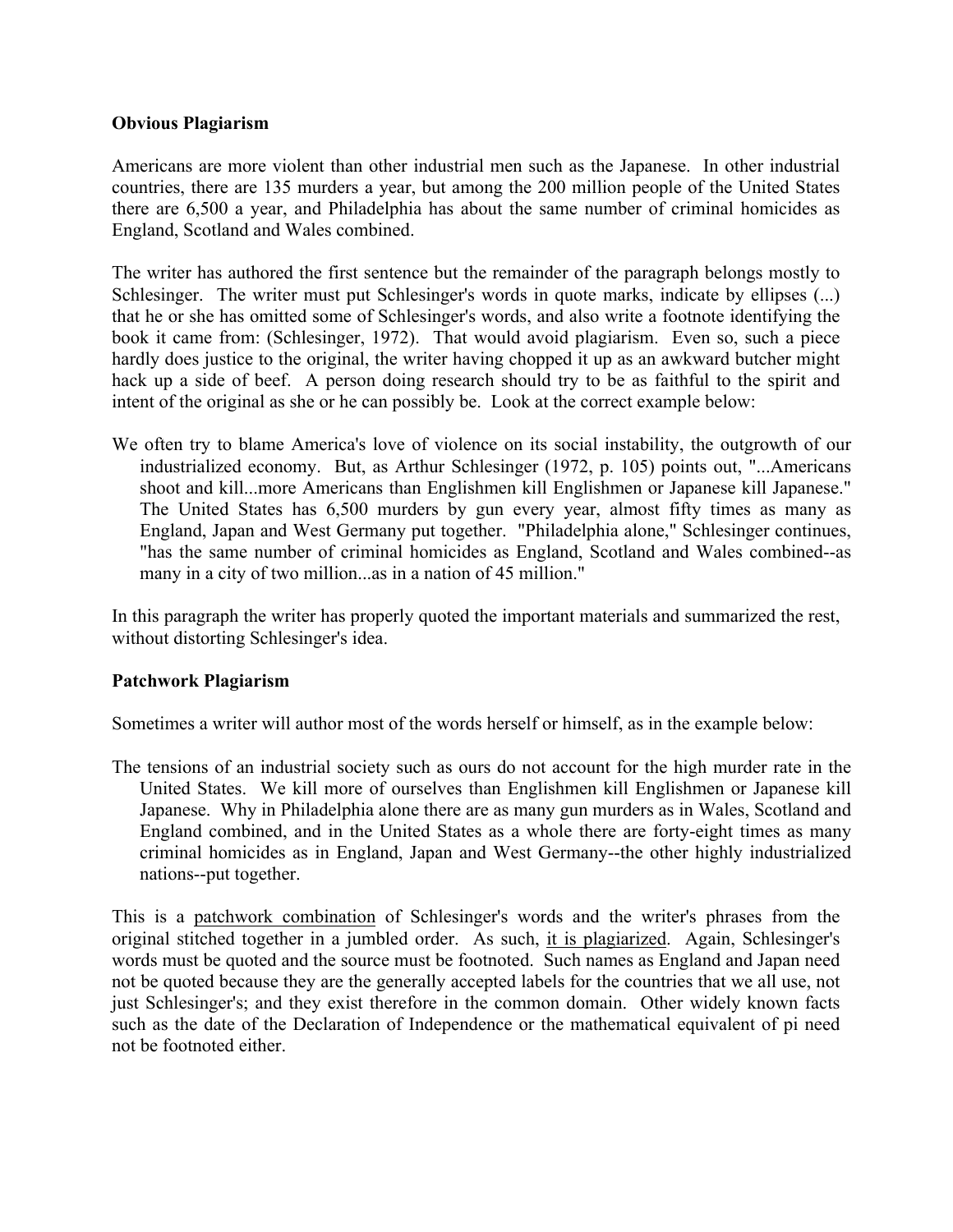## **The Scintillating Term**

Sometimes writers will paraphrase an author almost completely, except for a particularly brilliant or scintillating term or phrase that seems so perfect they feel they cannot top it. Consider:

The high number of gun murders in the United States each year cannot be accounted for by blaming our rapidly changing and unstable industrialized society. Other industrialized countries have only about one-fiftieth as many criminal homicides. Americans kill about 6,500 fellow Americans every year, many more than Englishmen kill Englishmen or Japanese kill Japanese, even though they too live in industrialized societies.

Evidently the writer felt that he or she could not put Schlesinger's phrases (underlined) into his or her own words. Few phrases ever become immortal because they are so well-said, and the writer should not feel intimidated by the source and regard the words as inviolable. With a little thought writers can find their own words, and they will probably communicate as well as the original. If that does not seem possible, or if the original contains the perfect phrase that expresses that idea so well that it would be fruitless to try to paraphrase, then writers might use the words, surrounding them by quote marks, of course.

## **The Paraphrase**

When writers paraphrase, they put the author's ideas into their own words. The following paragraph illustrates an adequate paraphrase that neither damages the original nor plagiarizes:

We often try to blame America's love of violence on its social instability, the outgrowth of our industrial economy. But, as Schlesinger points out, other industrialized countries such as England, Japan and West Germany with a combined population slightly larger than ours have approximately one-fiftieth as many murders. These countries record about 135 murders by gun each year, Schlesinger continues, while the United States has between six and seven thousand. Indeed, as many murders occur in Philadelphia as in England, Scotland and Wales put together (Schlesinger, 1972, p. 105).

The words are entirely the writer's own. However, the writer is still obligated to give Schlesinger credit for these ideas with a footnote. If the writer does not give credit for the ideas, he or she will have plagiarized just as surely as if words had been copied.

If you are still unsure about a particular point, confer with your instructor; but as a general rule of thumb, remember that it is best to document if the case seems questionable. At worst, an excess of documentation is a bit tedious; at best, too little documentation is plagiarism.

## *NASW PRESS GUIDELINES FOR DESCRIBING PEOPLE*

The NASW Press policy on unbiased communication has been in existence since the mid-1980's: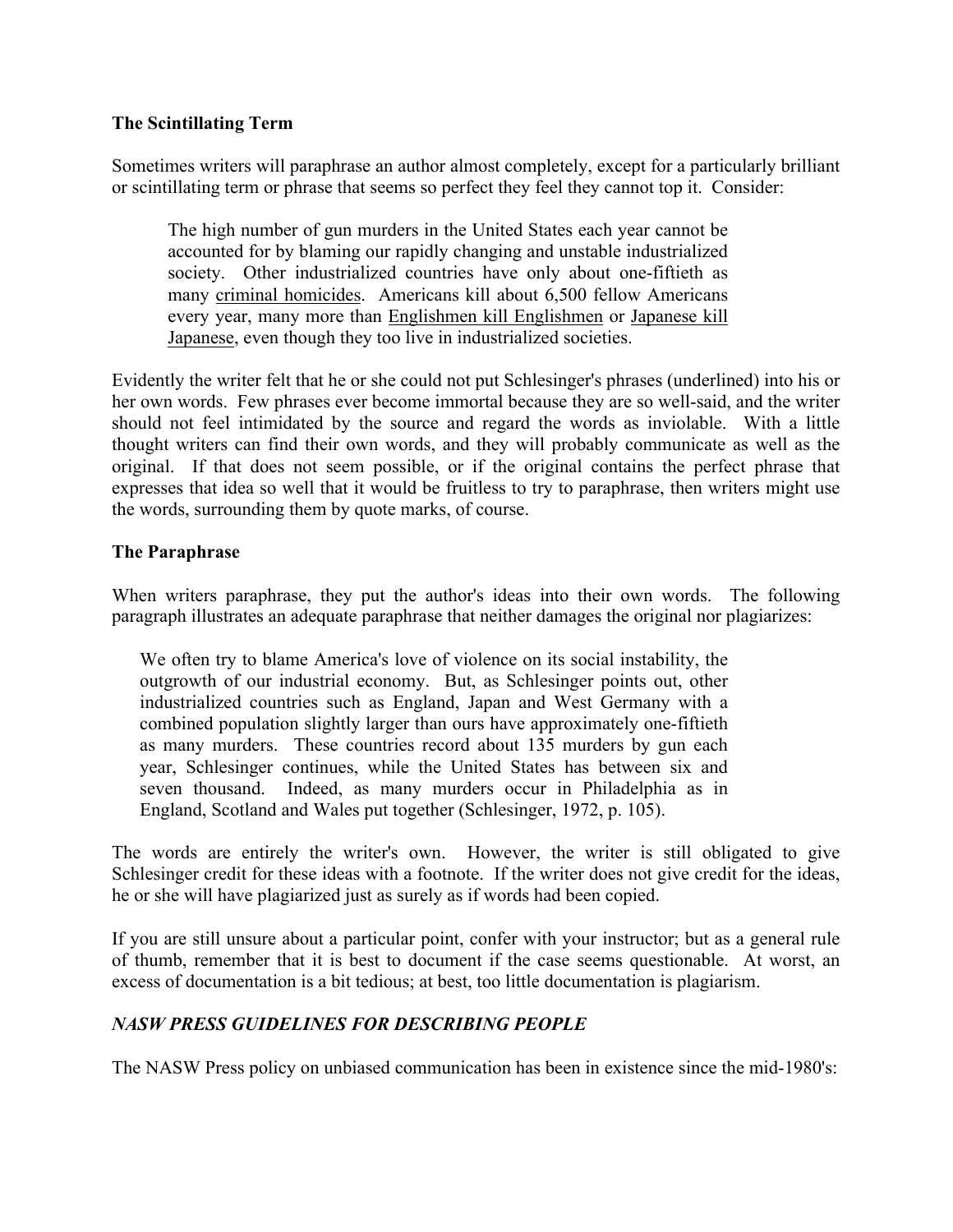In the interest of accurate and unbiased communication, authors should not use language that may imply ethnic, racial, sexual, or other kinds of discrimination, stereotyping, or bias. NASW is committed to the fair and equitable treatment of individuals and groups, and material submitted to the NASW Press should not promote stereotypical or discriminatory attitudes or assumptions about people.

These guidelines are intended to provide further assistance to authors in using language to describe people. The purposes of the guidelines are to help authors

Be respectful portray people as accurately and vividly as possible eliminate bias from their writing incorporate the richness of cultural diversity use language that is accessible and inviting to the reader.

All languages evolve over time, and it is likely that English will evolve to incorporate new terms for and better ways of describing people. In the meantime, the NASW Press expects authors and staff to follow the guidelines outlined in this document.

## *For more detailed information on NASW's Writing Guidelines see:*

http://www.naswpress.org/resources/tools/01-write/guidelines\_8.htm

## *A BRIEF SUMMARY OF APA EDITORIAL STYLE AND SOME COMMENTS ON WRITING WELL*

In 1988, the faculty of the School of Social Work voted unanimously to adopt a single editorial style as the standard format for student use on all papers and other assignments in all courses.

The style adopted is the style set forth in the *Publication Manual of the American Psychological Association, 6th edition* (2010) including the section "Reducing Bias by Topic". The manual is available at the reference desk at Fogler Libray.

There are several advantages to using this format. Several social work journals have adopted this editorial style. It is easier on a typist, since it uses no numerical footnotes. In addition, the year of the cited material is evident in the text, so readers can immediately see how current the cited material is.

The following is a brief presentation of paper organization and major forms of citation in the APA 6th edition style for your ready reference. Keep this for your use on all academic work for the School of Social Work. You should consult the *Manual* when special citation questions arise. The following web sites may also serve as a reference: www.apastyle.org/pubmanual.html

www.wisc.edu/writing/Handbook/DocAPAReferences\_Journal.html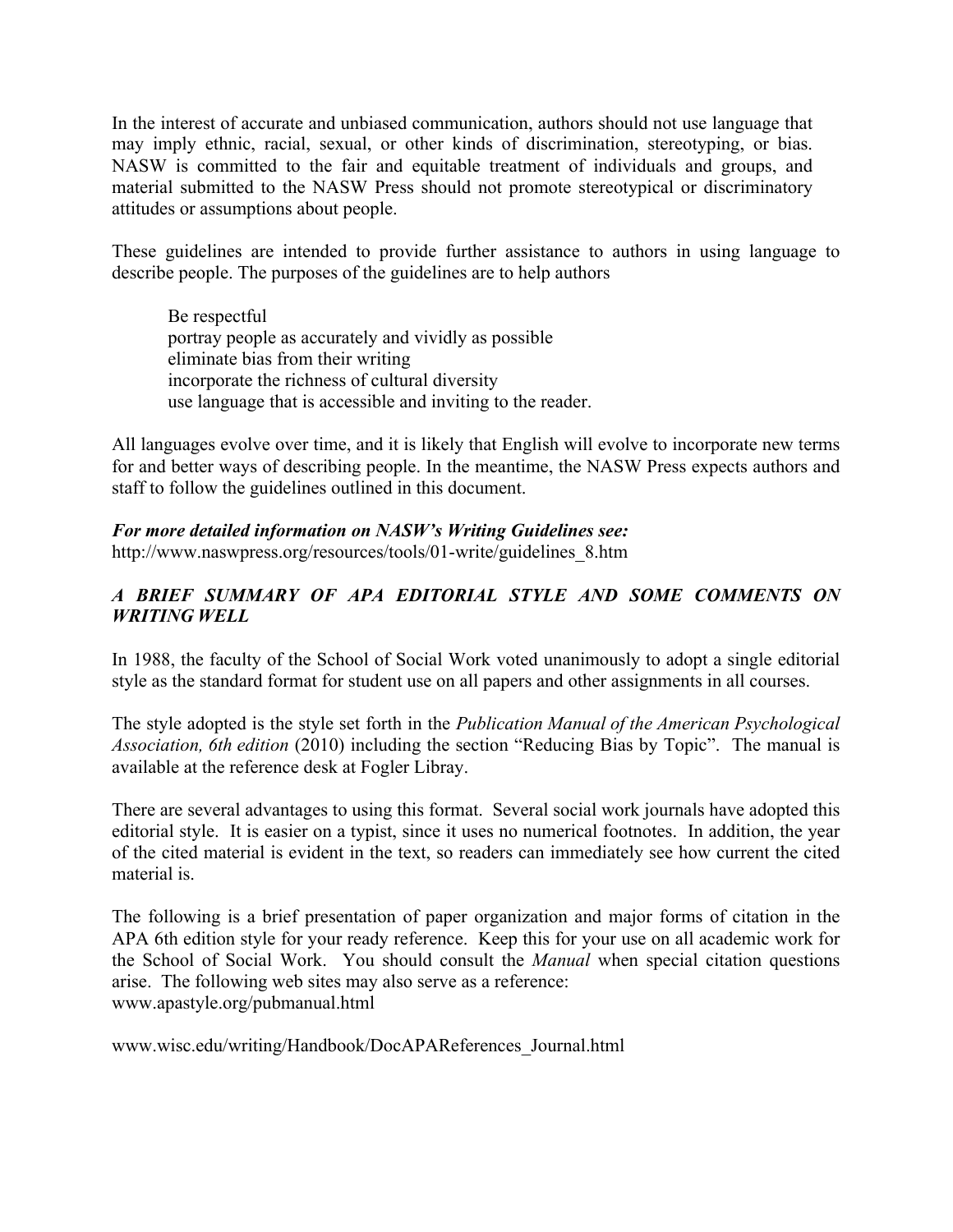## **GENERAL WRITING GUIDELINES:**

The faculty of the School of Social Work will insist that you use non-sexist writing. Often the easiest way to get around sexist writing is to "pluralize" the referents in a sentence. So, you can change "The client may want to talk about his or her problem early in the interview" to "clients may want to talk about their problems early in an interview".

Your paper will be judged by the care and attention you give to the form and presentation of your written work as well as your mastery and use of ideas.

Use the active voice whenever possible. Passive voice constructions are poor prose (for example, "the experiment was designed by Smith" is weak; "Smith designed the experiment" is better).

Make sure a verb agrees in number (i.e. singular or plural) with its subject, despite intervening phrases.

Avoid dangling modifiers. An adjective or adverb, whether a single word or a phrase, must clearly refer to the word it modifies. Place an adjective or adverb as close as possible to the word it modifies and you will have fewer problems.

Unclear: The investigator tested the subjects using this procedure. (It is not clear whether the investigator or the subjects are using "this procedure.") Clear: Using this procedure, the investigator tested the subjects.

If you have trouble with writing, you may obtain help at the Writing Center on the 4th floor of Neville Hall. You might also consult or even buy two excellent writing reference books:

- Jordan, L. (1979). *The New York Times manual of style and usage*. New York: The New York Times Company.
- Zinsser, W. (1980). *On writing well: An informal guide to writing nonfiction* (2nd edition). New York: Harper & Row.

## *Reference List*

Your reference list should appear at the end of your paper. It provides the information necessary for a reader to locate and retrieve any source you cite in the body of the paper. Each source you cite in the paper must appear in your reference list; likewise, each entry in the reference list must be cited in your text.

Your references should begin on a separate page from the text of the essay under the label References (with no quotation marks, underlining, etc.), centered at the top of the page. It should be double-spaced.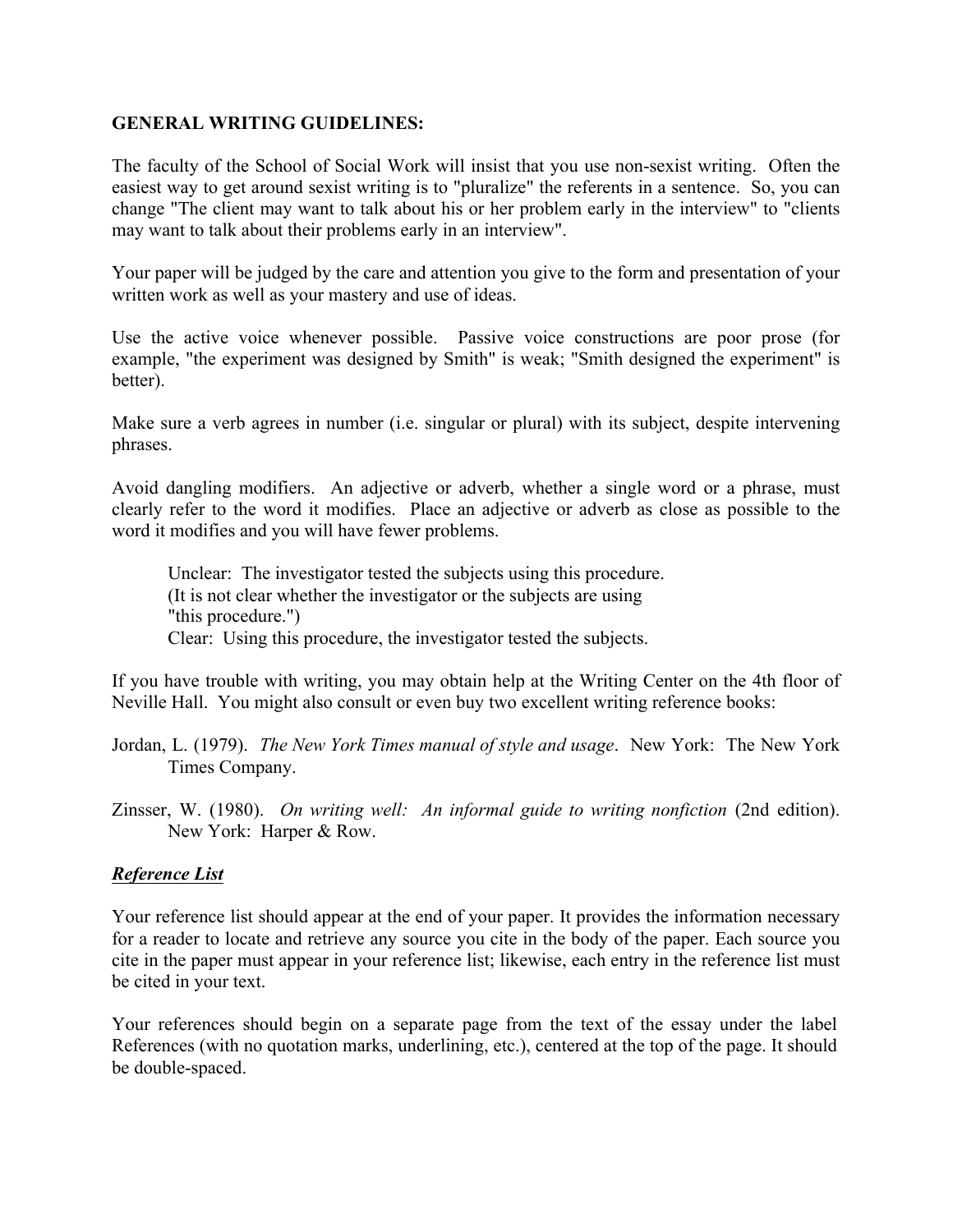## **Basic Rules**

Authors' names are inverted (last name first); give the last name and initials for all authors of a particular work. Reference list entries should be alphabetized by the last names of the first author of each work. If you have more than one article by the same author(s), single-author references or multiple-author references with the exact same authors in the exact same order are listed in order by the year of publication, starting with the earliest.

For example:

- Berndt, T. J. (1996). Exploring the effects of friendship quality on social development. In W. M. Bukowski, A. F. Newcomb, & W. W. Hartup, (Eds.), *The company they keep: Friendship in childhood and adolescence.* (pp. 346-365). Cambridge, UK: Cambridge University Press.
- Berndt, T. J. (2002). Friendship quality and social development. *Current Directions in Psychological Science, 11*, 7-10.

When an author appears both as a sole author and, in another citation, as the first author of a group, list the one-author entries first.

For example:

- Berndt, T. J. (1999). Friends' influence on students' adjustment to school. *Educational Psychologist, 34,* 15-28.
- Berndt, T. J., & Keefe, K. (1995). Friends' influence on adolescents' adjustment to school. *Child Development, 66,* 1312-1329.

References that have the same first author and different second and/or third authors are arranged alphabetically by the last name of the second author, or the last name of the third if the first and second authors are the same.

For example:

- Wegener, D. T., Kerr, N. L., Fleming, M. A., & Petty, R. E. (2000). Flexible corrections of juror judgments: Implications for jury instructions. *Psychology, Public Policy, & Law, 6,* 629- 654.
- Wegener, D. T., Petty, R. E., & Klein, D. J. (1994). Effects of mood on high elaboration attitude change: The mediating role of likelihood judgments. *European Journal of Social Psychology, 24,* 25-43.

If you are using more than one reference by the same author (or the same group of authors listed in the same order) published in the same year, organize them in the reference list alphabetically by the title of the article or chapter. Then assign letter suffixes to the year.

For example: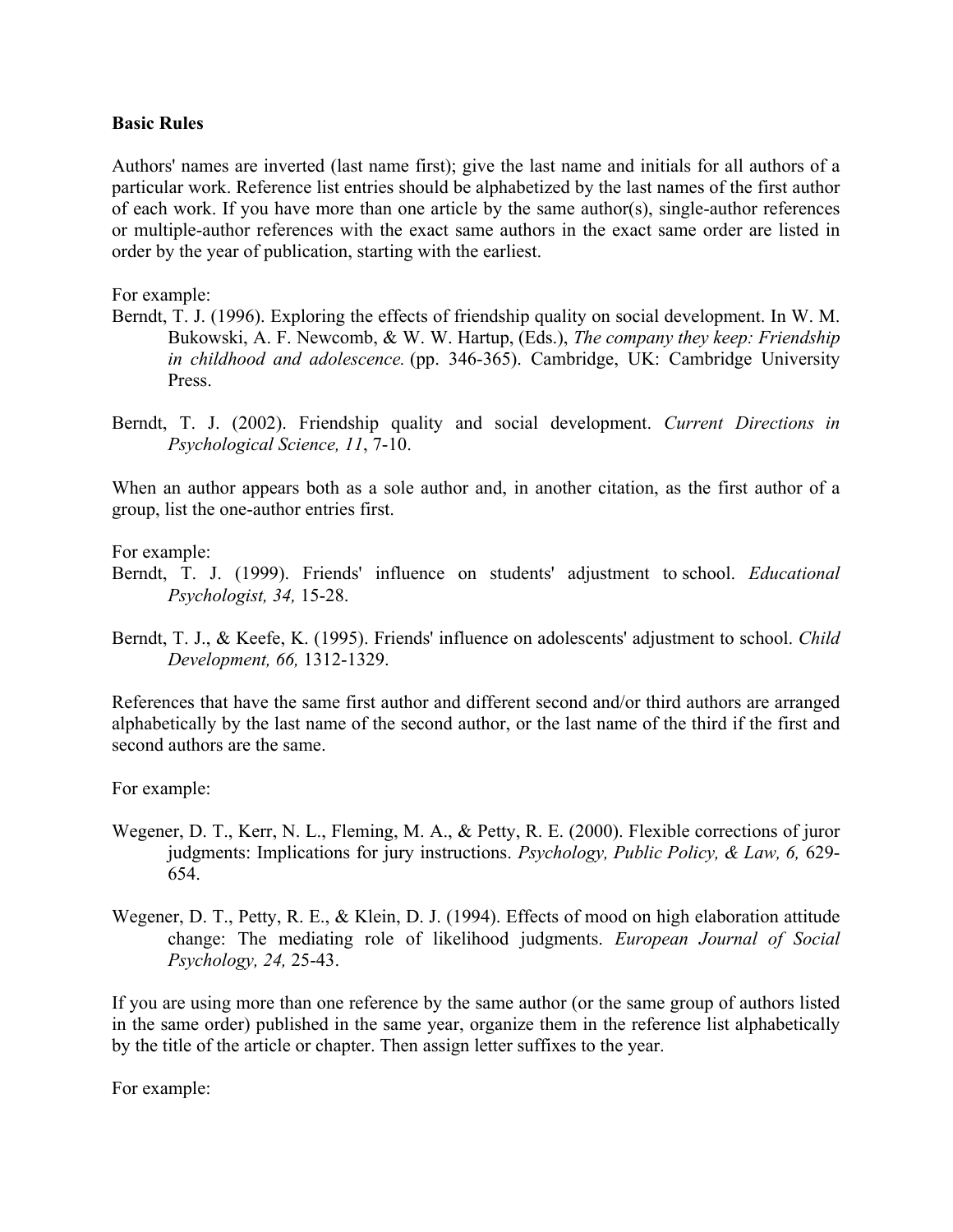- Berndt, T. J. (1981a). Age changes and changes over time in prosocial intentions and behavior between friends. *Developmental Psychology, 17,*408-416.
- Berndt, T. J. (1981b). Effects of friendship on prosocial intentions and behavior. *Child Development, 52,* 636-643.

When referring to these publications in your paper, use the letter suffixes with the year so that the reader knows which reference you are referring to. For example: "Several studies (Berndt, 1981a, 1981b) have shown that..."

Use "&" instead of "and" when listing multiple authors of a single work.

If no author is given for a particular source, begin with and alphabetize by using the **title** of the work, which will be listed in place of the author, and use a shortened version of the title for parenthetical citations.

Personal communications, such as e-mail messages to you, or private interviews that you conducted with another person, should not be cited in your reference list because they are not retrievable sources for anyone else. You should make reference to these sources in your in-text citations.

All lines **after** the first line of each entry in your reference list should be indented one-half inch from the left margin. This is called hanging indentation.

When referring to any work that is NOT a journal, such as a book, article, or Web page, capitalize only the first letter of the first word of a title and subtitle, the first word after a colon or a dash in the title, and proper nouns. Do not capitalize the first letter of the second word in a hyphenated compound word.

Capitalize all major words in journal titles.

Italicize titles of longer works such as books and journals.

Do not italicize, underline, or put quotes around the titles of shorter works such as journal articles or essays in edited collections.

## **Basic Forms for Sources in Print**

**An article in a periodical (e.g., a journal, newspaper, or magazine)** Author, A. A., Author, B. B., & Author, C. C. (Year).

Title of article. *Title of periodical, volume number*, pages.

**NOTE:** For a magazine or newspaper article, you need to include specific publication dates (month and day, if applicable) as well as the year. For a journal article, you do not need to include the month or day of publication. See our examples below for more explanations.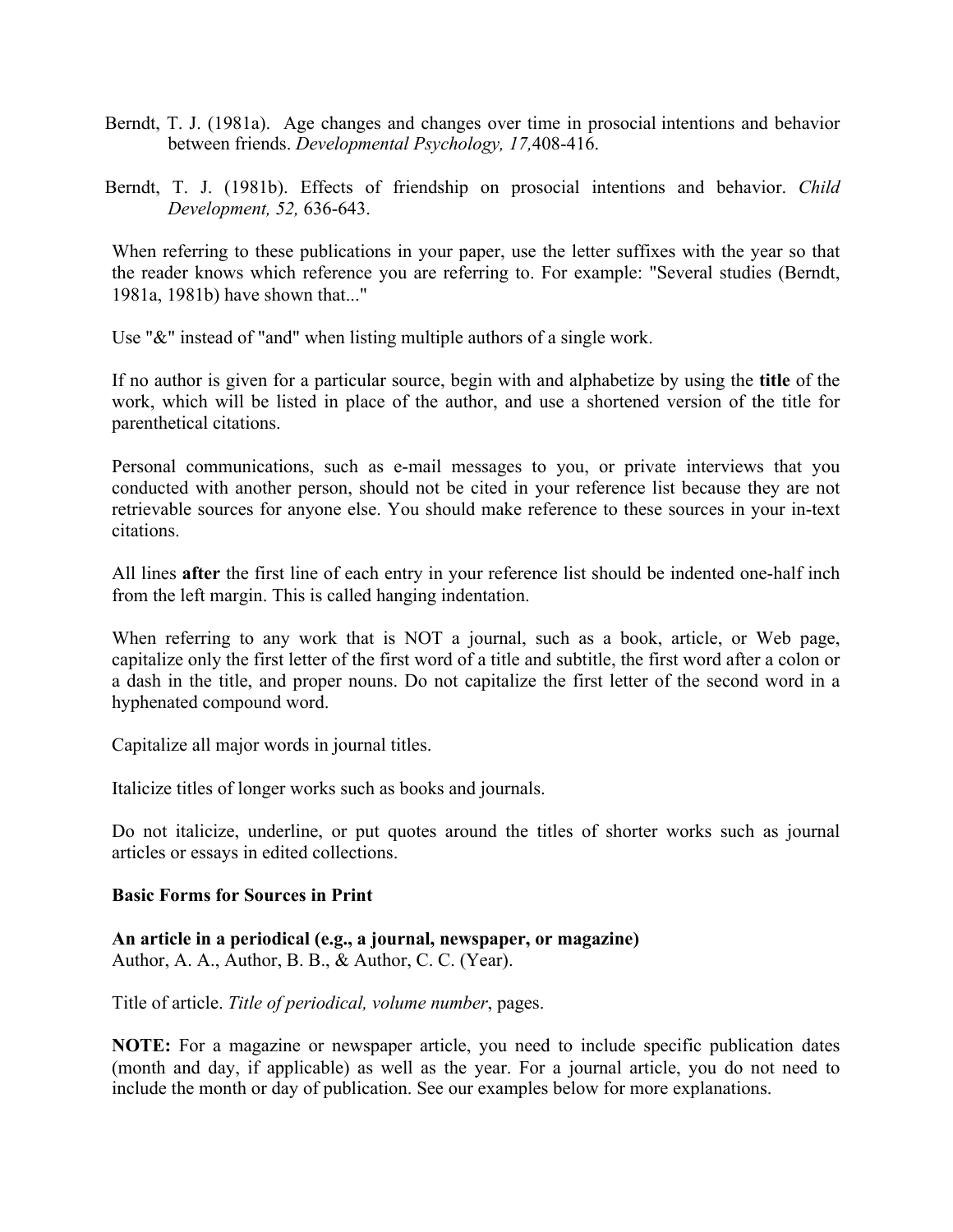**NOTE:** You need list only the volume number if the periodical uses continuous pagination throughout a particular volume. If each issue begins with page 1, then you should list the issue number as well: *Title of Periodical, Volume number*(Issue number), pages. Note that the issue number is not italicized. If the journal does not use volume numbers, use the month, season, or other designation within the year to designate the specific journal article.

## **A nonperiodical (e.g., book, report, brochure, or audiovisual media)**

Author, A. A. (Year of publication). *Title of work: Capital letter also for subtitle*. Location: Publisher.

**NOTE:** For "Location," you should always list the city, but you should also include the state if the city is unfamiliar or if the city could be confused with one in another state.

## **Part of a non-periodical (e.g., a book chapter or an article in a collection)**

Author, A. A., & Author, B. B. (Year of publication). Title of chapter. In A. Editor & B. Editor (Eds.), *Title of book* (pages of chapter). Location: Publisher.

**NOTE:** When you list the pages of the chapter or essay in parentheses after the book title, use "pp." before the numbers: (pp. 1-21). This abbreviation, however, does not appear before the page numbers in periodical references.

## **Other Questions about Writing Style:**

(adapted from the 6th Edition of APA's Publication Manual, © 2010)

## **When is it wrong to use a comma?**

## **Do not use a comma…..**

before an essential or restrictive clause, that is, a clause that limits or defines the material it modifies. Removal of such a clause from the sentence would alter the intended meaning. *The switch that stops the recording device also controls the light.* 

## between two parts of a compound predicate

*The results contradicted Smith's hypothesis and indicated that the effect was nonsignificant.* 

to separate parts of measurement *8 years 2 months 3 min 40 s*

**Use a colon……**between a grammatically complete introductory clause (one that could stand as a sentence) and a final phrase or clause that illustrates, extends, or amplifies the preceding thought. If the clause following the colon is a complete sentence, it begins with a capital letter.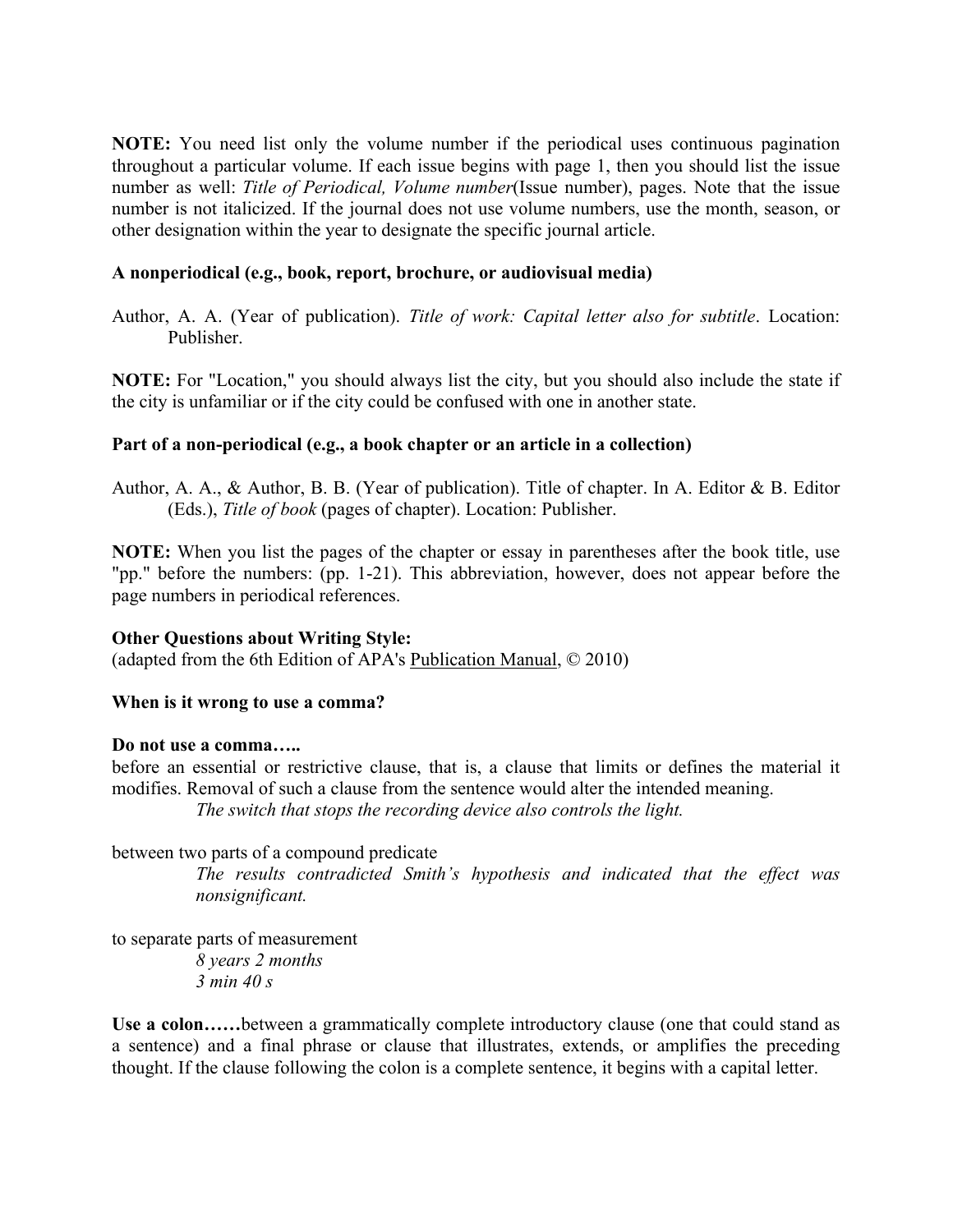For example

*Freud (1930/1961) wrote of two urges: an urge toward union with others and an egoistic urge toward happiness.* 

*They have agreed on the outcome: Informed participants perform better than do uninformed participants.* 

in ratios and proportions

*The proportion (salt:water) was 1:8.* 

in references between place of publication and publisher *New York: Wiley. St. Louis, MO:Mosby.*

## **Agreement of Subjects and Verbs…..**

A verb must agree in number (i.e., singular or plural) with its subject, regardless of intervening phrases that begin with such words as *together, with, including, plus,* and *as well as*.

## **For example:**

## **Incorrect:**

The percentage of correct responses as well as the speed of the responses increase with practice.

## **Correct:**

The percentage of correct responses as well as the speed of the responses increases with practice.

## **Question: In typing class I learned that two spaces always follow a period, but your Publication Manual says one space should follow all punctuation. Why is this?**

**Answer:** Unlike manual typewriters, word-processing software uses fonts that result in proportional spacing, so additional spacing around periods is no longer necessary. Uniform spacing around punctuation also saves a step in preparing word-processing files for electronic editing. As a publisher, APA does not return manuscripts on the basis of the spacing around punctuation.

## **PREPARATION OF THE PAPER:**

Generally, every page and every line of the text should be double spaced, including every line in the title, headings, quotations, reference list, etc. EACH PAGE SHOULD BE NUMBERED. However, the instructor's specifications for papers should be followed.

Use ample margins, at least 1 inch on all sides. Indent the first line of each new paragraph 5-7 spaces. Place all direct quotes in quotation marks within the ongoing text unless the quote exceeds 40 words (about 5 lines).

If a quote exceeds 40 words, set it apart in your text without quotation marks in a "blocked form" with each line indented 5 spaces. If you are using a direct quote, the citation should include the page number. For example: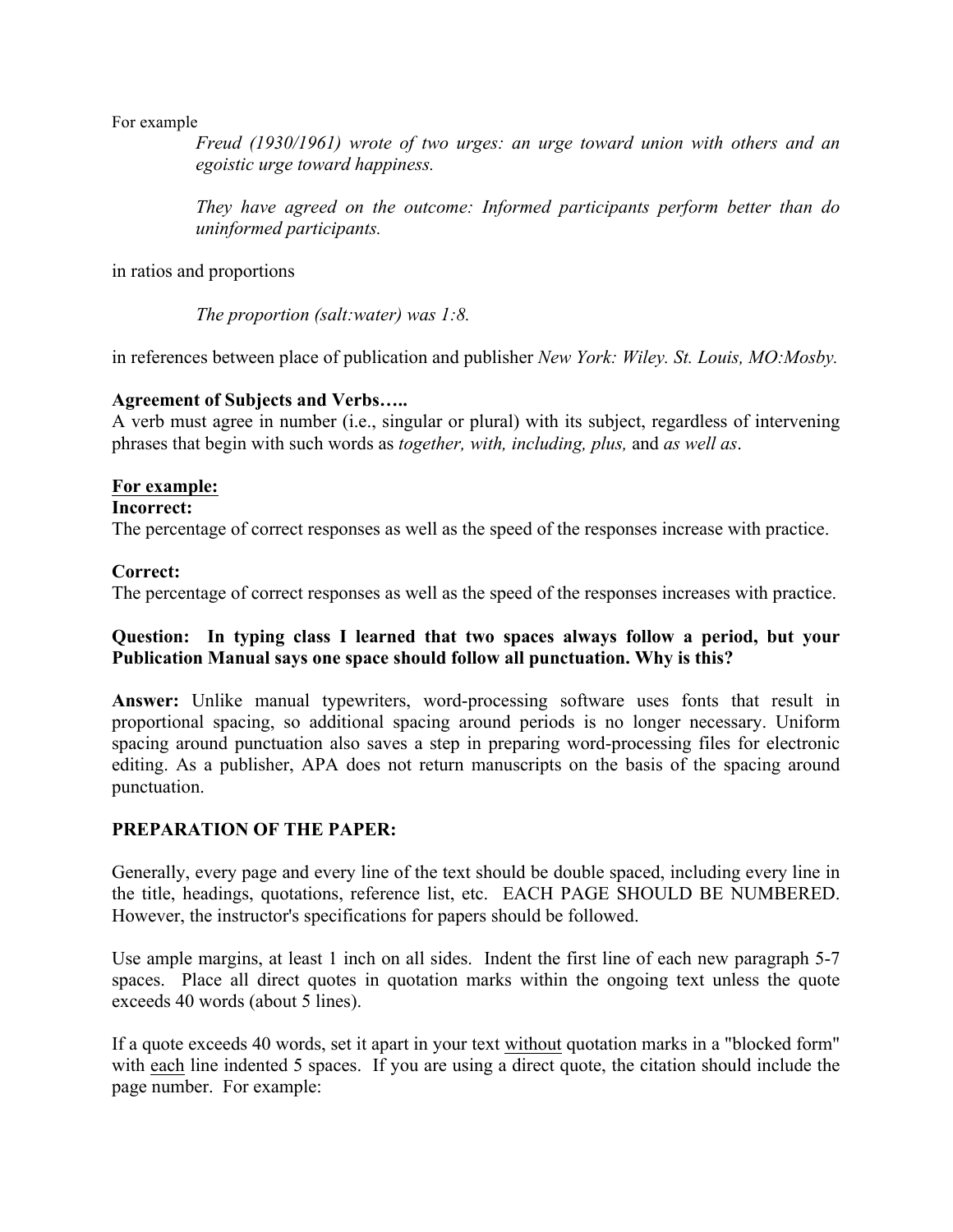According to Jones (1988), "Children should be seen and not heard" (p.43). OR "Children should be seen and not heard" (Jones, 1988, p.43).

## **REFERENCE STYLE:**

You MUST give citation credit when you directly quote and even when you paraphrase any author's ideas. If you fail to acknowledge your debt to source authors, you are guilty of plagiarism, a serious violation of University rules. The APA 6th edition states that every reference cited in the text must appear in a reference list at the end of the paper. Conversely, each entry on the reference list must be cited in the text. Each entry in the reference list must contain all data necessary so that a reader can find the cited material in a library.

## **CITATION IN THE TEXT**

In the text of the paper, use the author's name and the year to identify your source. You may do this two ways:

Perlman (1957) identified five components in the problem-solving process.

OR

The problem-solving approach to casework (Perlman, 1957) identifies five process components.

When a work has two authors, always cite both names (and year) every time the reference occurs: (Jones & Smith, 1976). When a work has more than two authors and fewer than six, cite all authors (and year) the first time the reference occurs (Jones, Smith, Williams & French, 1981). After that, you can cite only the surname of the first author, followed by "et al" and the year. When a work has more than six authors, you may cite only the first author and use et al. (Jones, et al., 1975) the very first item. Don't type out "and" inside a citation parenthesis; use the symbol  $\&$ . The opposite is true in the text, outside of the parenthesis: "Jones, Smith, Williams and French (1981) reported on..." In the parentheses, use only the authors' last names, unless there are more than one with the same last name; then, identify each with first initials: (Williams, B & Williams, J., 1983).

## **CITATION IN THE REFERENCE LIST:**

Every entry in the text must appear on the reference list. Start the reference list on a new page. Type the word REFERENCES at the top (or REFERENCE if there is only one).

Arrange the references alphabetically by authors' surnames. If you cite more than one work by an author, arrange his or her work by dates, listing the earliest publication first.

In the following examples, look carefully to see where the commas, colons, periods and spaces belong.

These examples come directly from the 6<sup>th</sup> edition of the *Publication Manual of the American Psychological Association*. There are many more and students are encouraged to look at the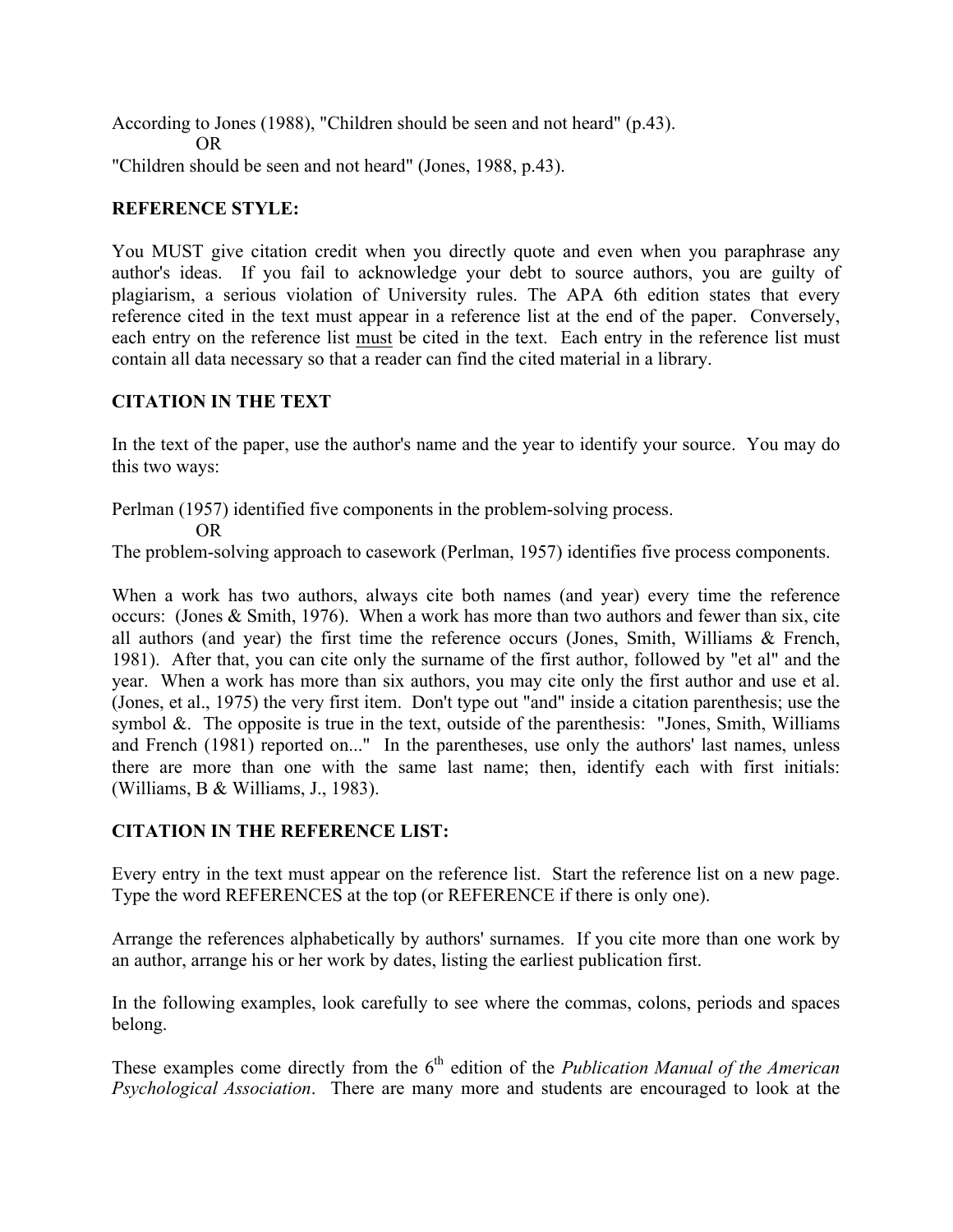manual themselves.

**The use of the DOI, digital object indicator, is a relatively new phenomenon in referencing,**  but has been incorporated into the 6<sup>th</sup> edition of the APA manual. Not all journal articles **(older ones in particular) will have DOI numbers, but be sure to look to see if they do, especially when accessing full-text online articles.**

#### **Journal article with DOI**

Herbst-Damm, K. L., & Kulik, J. A. (2005). Volunteer support, marital status, and the survival times of terminally ill patients. *Health Psychology, 24,* 225-229. Doi:10.1037/0278- 6133.24.2.225

## **Journal article without DOI (when DOI is not available)**

Sillik, T.J., & Schutte, N. S. (2006). Emotional intelligence and self-esteem mediate between perceived early parental love and adult happiness. *E-Journal of Applied Psychology, 2*(2), 38-48. Retrieved from http://ojs.lib.swin.edu.au/index/php/ejaphttp://ojs.lib.swin.edu.au/index/php/ejap

http://ojs.lib.swin.edu.au/index/php/ejap

Light, M. A. & Light. I. H. (2008). The geographic expansion of Mexican immigration in the United States and its implications for local law enforcement. *Law Enforcement Executive Forum Journal, 8*(1), 73-82.

#### **Magazine article**

Chamberlin, J., Novotney, A., Packard, E., & Price, M. (2008, May). Enhancing worker wellbeing: Occupational health psychologists convene to share their research on work, stress, and health. *Monitor on Psychology, 39*(5), 26-29.

## **Online magazine article**

Clay, R. (2008, June). Science vs. ideology: Psychologists fight back about misuse of research. *Monitor on Psychology, 39*(6). Retrieved from http://www.apa.org/monitor/http://www.apa.org/monitor/

http://www.apa.org/monitor/

#### **Newsletter article, no author**

Six sites meet for comprehensive anti-gang initiative conference. (2006, November/December). *OJJDP News* @ a Glance. Retrieved from http://www.nchrs.gov/html/ojjdp/news\_at\_glance/ 216684/topstory.html

#### **Newspaper article**

Schwartz, J. (1993, September 30). Obesity affects economic social status. *The Washington Post*, pp. A1, A4.

#### **Online newspaper article**

Brody, J.E. (2007, December 11). Mental reserves keep brain agile. *The New York Times.*  Retrieved from http://www.nytimes.comhttp://www.nytimes.com http://www.nytimes.com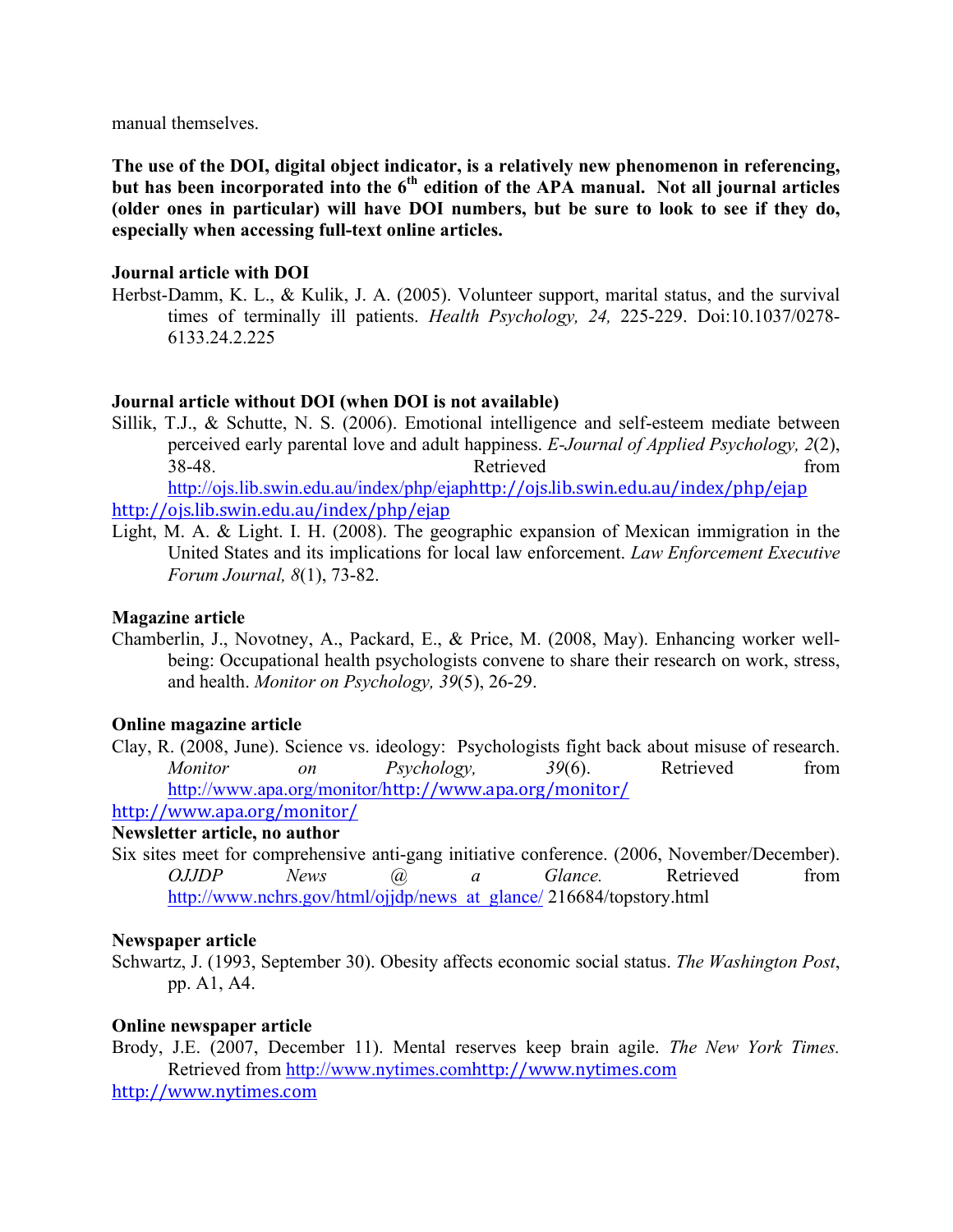#### **Book**

Shotton, M. A. (1989). *Computer addiction? A study of computer dependency*. London, England: Taylor & Francis.

## **Book chapter**

Haybron, D. M. (2008). Philosophy and the science of subjective well-being. In M. Eid & R. J. Larsen (Eds.), *The science of subjective well-being* (pp. 17-43). New York, NY: Guilford Press.

## **Corporate author, government report**

U.S. Department of Health and Human Services, National Institutes of Health, National Heart, Lung, and Blood Institute. (2003). *Managing asthma: A guide for schools* (NIH Publication No. 02-2650). Retrieved from http://www.nhlbi.nih.gov/health/prof/lung/asthma/asth\_sch.pdf

#### **Authored report, nongovernmental organization**

Kessy, S. S. A. & Urio, F M (2006). *The contribution of microfinance institutions to povert reduction in Tanzania* (Research Report No. 06.3). Retrieved from Research on Poverty Alleviation website: http://www.repora.or.tz/documents\_storage/Publications/Reports/06.3\_Kessy\_and\_Urio. pdf

#### **Legal Materials (a few examples)**

## **Sample reference to case decided by U.S. Supreme Court**

Brown v. Board of Educ., 347 U.S. 483 (1954)

#### **Statute**

Americans With Disabilities Act of 1990, Pub. L. No. 101-336 §2, 104 Stat. 328 (1991).

#### **Or statute in a federal code**

Americans With Disabilities Act of 1990, 42 U.S.C.A. § 12101 et seq. (West 1993).

#### **Federal testimony**

*RU486: The import ban and its effect on medical research: Hearing before the Subcommittee on Regulation, Business Opportunities, and Energy of the House Committee on Small Business,* 101<sup>st</sup> Cong. 35 (1990) (testimony of Ronald Chesemore).

#### **Sample of un-enacted federal bill**

Equitable Health Care for Severe Mental Illness Act of 1993, H.R. 1563, 103d Cong. (1993).

**These are just a few examples. For more information, see** *Publication Manual of the American Psychological Association, 6th ed. Also there are some good websites to consult. Here are two:*